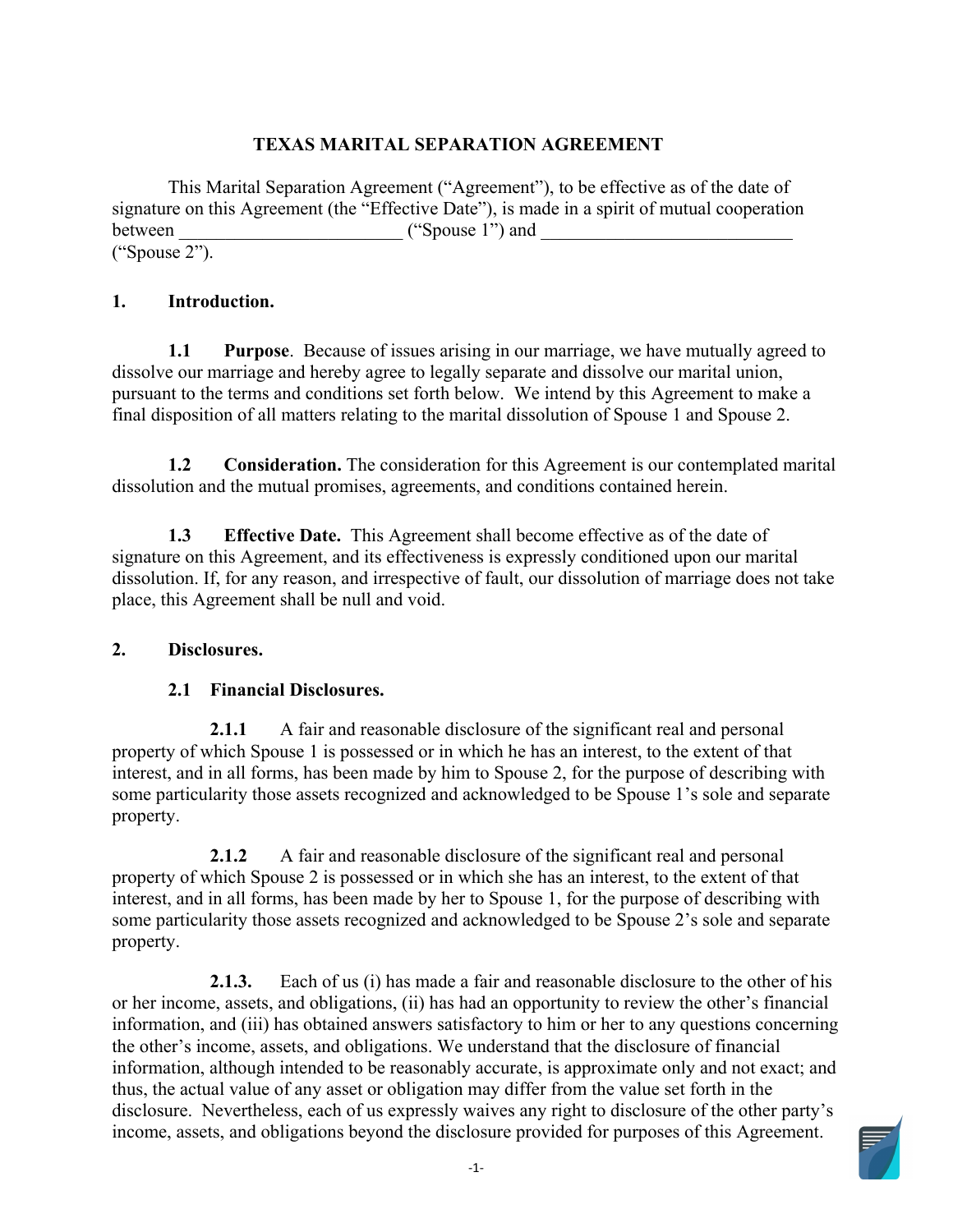**2.2 Informed Consent.** Both of us have reviewed this Agreement with independent legal counsel. We understand the content, legal effect, and consequences of this Agreement, and we are entering into this Agreement voluntarily, free from duress, fraud, undue influence, or coercion of any kind.

 **2.4 No Inducement.** Spouse 2 and Spouse 1 agree that their financial disclosures are not an inducement to enter into this marriage. Spouse 2 and Spouse 1 agree that each is willing to enter into this Agreement regardless of the nature or extent of the present or future assets, for his or her benefit by the other. Therefore, no error, omission, or inaccuracy in our financial liabilities, income, or expenses of the other, and regardless of any financial arrangements made disclosures shall create any legal right in favor of either of us nor shall it constitute grounds for any legal remedy by either of us against the other, including challenging the validity or enforceability of this Agreement.

# **3. Children; Custody and Visitation Rights.**

# **3.1 Children's Statistical Information.**

| Name | Date of Birth | Social Security Number |
|------|---------------|------------------------|
|      |               |                        |
|      |               |                        |
|      |               |                        |
|      |               |                        |
|      |               |                        |
|      |               |                        |

\_\_\_\_\_\_\_\_\_\_\_\_\_\_\_\_\_\_\_\_\_\_\_\_\_\_\_\_\_\_\_\_\_\_\_\_\_\_\_\_\_\_\_\_\_\_\_\_\_\_\_\_\_\_\_\_\_\_\_\_\_\_\_\_\_\_\_\_\_\_\_\_\_\_\_

\_\_\_\_\_\_\_\_\_\_\_\_\_\_\_\_\_\_\_\_\_\_\_\_\_\_\_\_\_\_\_\_\_\_\_\_\_\_\_\_\_\_\_\_\_\_\_\_\_\_\_\_\_\_\_\_\_\_\_\_\_\_\_\_\_\_\_\_\_\_\_\_\_\_\_

\_\_\_\_\_\_\_\_\_\_\_\_\_\_\_\_\_\_\_\_\_\_\_\_\_\_\_\_\_\_\_\_\_\_\_\_\_\_\_\_\_\_\_\_\_\_\_\_\_\_\_\_\_\_\_\_\_\_\_\_\_\_\_\_\_\_\_\_\_\_\_\_\_\_\_

\_\_\_\_\_\_\_\_\_\_\_\_\_\_\_\_\_\_\_\_\_\_\_\_\_\_\_\_\_\_\_\_\_\_\_\_\_\_\_\_\_\_\_\_\_\_\_\_\_\_\_\_\_\_\_\_\_\_\_\_\_\_\_\_\_\_\_\_\_\_\_\_\_\_\_

# **3.2 Children Who Will Reside With Spouse 1.**

# **3.3 Children Who Will Reside With Spouse 2.**

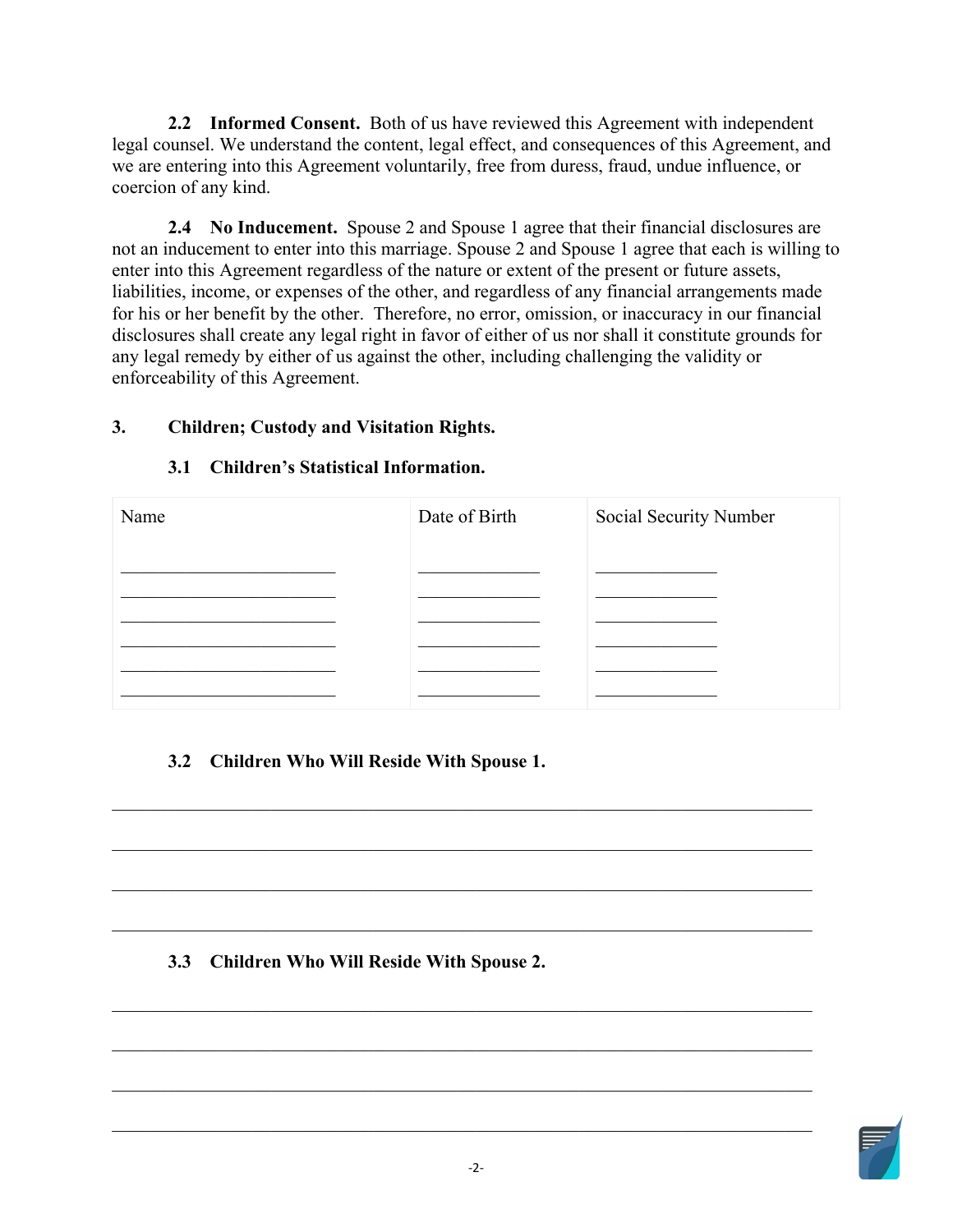| 3.4 | Children Who Will Reside Jointly With Spouse 1 and Spouse 2.           |
|-----|------------------------------------------------------------------------|
|     |                                                                        |
| 3.5 | Custody will be shared amongst the parties as follows (list schedule): |
|     |                                                                        |
| 3.6 | <b>Spouse 1's Visitation Schedule:</b>                                 |
|     |                                                                        |
| 3.7 | <b>Spouse 2's Visitation Schedule:</b>                                 |

# **4. Child Support Agreements.**

 **4.1 Child Support Payable by Spouse 1.** Spouse 1 agrees that he/she will pay, every \_\_\_\_\_\_\_\_\_\_\_\_\_\_\_\_ (week, month, etc.), to Spouse 2 the amount of \$\_\_\_\_\_\_\_\_\_\_\_\_\_ as child support.

\_\_\_\_\_\_\_\_\_\_\_\_\_\_\_\_\_\_\_\_\_\_\_\_\_\_\_\_\_\_\_\_\_\_\_\_\_\_\_\_\_\_\_\_\_\_\_\_\_\_\_\_\_\_\_\_\_\_\_\_\_\_\_\_\_\_\_\_\_\_\_\_\_\_\_

 $\_$  , and the set of the set of the set of the set of the set of the set of the set of the set of the set of the set of the set of the set of the set of the set of the set of the set of the set of the set of the set of th

 **4.2 Child Support Payable by Spouse 2.** Spouse 2 agrees that he/she will pay, every \_\_\_\_\_\_\_\_\_\_\_\_\_\_\_\_\_ (week, month, etc.), to Spouse 1 the amount of \$\_\_\_\_\_\_\_\_\_\_\_\_\_ as child support.

# **5. Spousal Support Agreements.**

 **5.1 Spousal Support Payable by Spouse 1.** Spouse 1 agrees that he/she will pay, spousal support. every week, month, etc.), to Spouse 2 the amount of \$

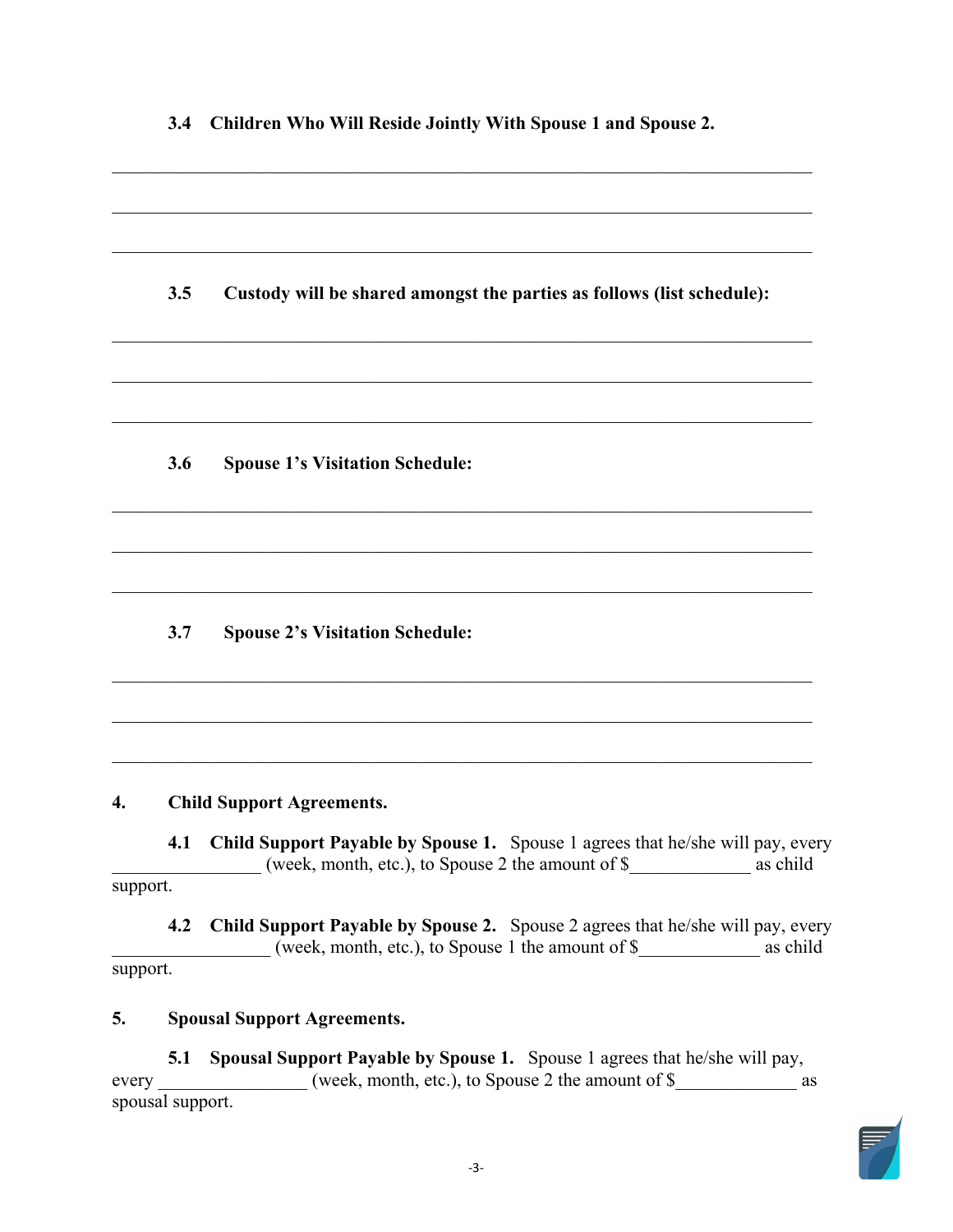**5.2 Spousal Support Payable by Spouse 2.** Spouse 2 agrees that he/she will pay, every \_\_\_\_\_\_\_\_\_\_\_\_\_\_\_\_\_(week, month, etc.), to Spouse 1 the amount of \$\_\_\_\_\_\_\_\_\_\_\_\_\_\_\_ as spousal support.

| 6.                             | <b>Residence.</b> The family home, located at |                         |  |
|--------------------------------|-----------------------------------------------|-------------------------|--|
| (address) shall be retained by |                                               | (Spouse 1 or Spouse 2). |  |

The new address of \_\_\_\_\_\_\_\_\_\_\_\_\_\_\_\_\_\_\_\_\_\_\_\_\_(Spouse 1 or Spouse 2) will be:

 **7. Liabilities, Debts, and Expenses.** Each spouse agrees that all debts incurred after the date of this Agreement shall be the sole responsibility of the spouse who incurred the debt. Current debts, liabilities, and expenses shall be payable as follows:

\_\_\_\_\_\_\_\_\_\_\_\_\_\_\_\_\_\_\_\_\_\_\_\_\_\_\_\_\_\_\_\_\_\_\_\_\_\_\_\_\_\_\_\_\_\_\_\_\_\_\_\_\_\_\_\_\_\_\_\_\_\_\_\_\_\_\_\_\_

 **7.1 Obligations Payable by Spouse 1.** Spouse 1 agrees that the following obligations (debts, liabilities, and expenses) shall be paid solely by Spouse 1:

 **7.2 Obligations Payable by Spouse 2.** Spouse 2 agrees that the following obligations (debts, liabilities, and expenses) shall be paid solely by Spouse 2:

\_\_\_\_\_\_\_\_\_\_\_\_\_\_\_\_\_\_\_\_\_\_\_\_\_\_\_\_\_\_\_\_\_\_\_\_\_\_\_\_\_\_\_\_\_\_\_\_\_\_\_\_\_\_\_\_\_\_\_\_\_\_\_\_\_\_\_\_\_\_\_\_\_\_\_

\_\_\_\_\_\_\_\_\_\_\_\_\_\_\_\_\_\_\_\_\_\_\_\_\_\_\_\_\_\_\_\_\_\_\_\_\_\_\_\_\_\_\_\_\_\_\_\_\_\_\_\_\_\_\_\_\_\_\_\_\_\_\_\_\_\_\_\_\_\_\_\_\_\_\_

**8. Division of Personal Property.** The personal property of the parties will be divided as follows:

\_\_\_\_\_\_\_\_\_\_\_\_\_\_\_\_\_\_\_\_\_\_\_\_\_\_\_\_\_\_\_\_\_\_\_\_\_\_\_\_\_\_\_\_\_\_\_\_\_\_\_\_\_\_\_\_\_\_\_\_\_\_\_\_\_\_\_\_\_\_\_\_\_\_\_

 $\mathcal{L}_\mathcal{L} = \mathcal{L}_\mathcal{L} = \mathcal{L}_\mathcal{L} = \mathcal{L}_\mathcal{L} = \mathcal{L}_\mathcal{L} = \mathcal{L}_\mathcal{L} = \mathcal{L}_\mathcal{L} = \mathcal{L}_\mathcal{L} = \mathcal{L}_\mathcal{L} = \mathcal{L}_\mathcal{L} = \mathcal{L}_\mathcal{L} = \mathcal{L}_\mathcal{L} = \mathcal{L}_\mathcal{L} = \mathcal{L}_\mathcal{L} = \mathcal{L}_\mathcal{L} = \mathcal{L}_\mathcal{L} = \mathcal{L}_\mathcal{L}$ 

\_\_\_\_\_\_\_\_\_\_\_\_\_\_\_\_\_\_\_\_\_\_\_\_\_\_\_\_\_\_\_\_\_\_\_\_\_\_\_\_\_\_\_\_\_\_\_\_\_\_\_\_\_\_\_\_\_\_\_\_\_\_\_\_\_\_\_\_\_\_\_\_\_\_\_

\_\_\_\_\_\_\_\_\_\_\_\_\_\_\_\_\_\_\_\_\_\_\_\_\_\_\_\_\_\_\_\_\_\_\_\_\_\_\_\_\_\_\_\_\_\_\_\_\_\_\_\_\_\_\_\_\_\_\_\_\_\_\_\_\_\_\_\_\_\_\_\_\_\_\_

\_\_\_\_\_\_\_\_\_\_\_\_\_\_\_\_\_\_\_\_\_\_\_\_\_\_\_\_\_\_\_\_\_\_\_\_\_\_\_\_\_\_\_\_\_\_\_\_\_\_\_\_\_\_\_\_\_\_\_\_\_\_\_\_\_\_\_\_\_\_\_\_\_\_\_

**8.1 To Spouse 1:** 

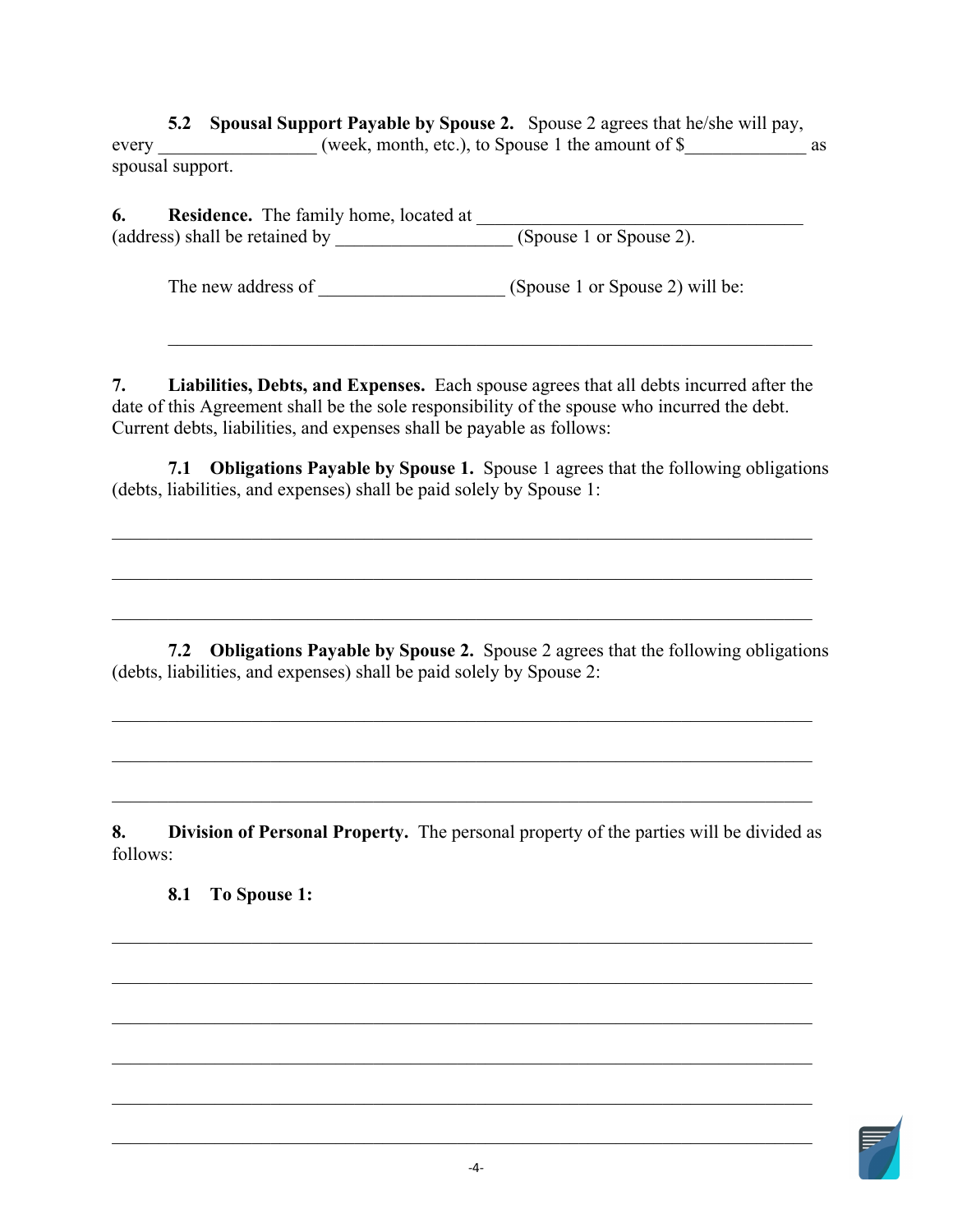## **8.2 To Spouse 2:**

**9. Insurance.** The spouses will maintain insurance (life insurance, health insurance, dental/vision insurance, etc.) as follows:

\_\_\_\_\_\_\_\_\_\_\_\_\_\_\_\_\_\_\_\_\_\_\_\_\_\_\_\_\_\_\_\_\_\_\_\_\_\_\_\_\_\_\_\_\_\_\_\_\_\_\_\_\_\_\_\_\_\_\_\_\_\_\_\_\_\_\_\_\_\_\_\_\_\_\_

\_\_\_\_\_\_\_\_\_\_\_\_\_\_\_\_\_\_\_\_\_\_\_\_\_\_\_\_\_\_\_\_\_\_\_\_\_\_\_\_\_\_\_\_\_\_\_\_\_\_\_\_\_\_\_\_\_\_\_\_\_\_\_\_\_\_\_\_\_\_\_\_\_\_\_

 $\mathcal{L}_\mathcal{L} = \mathcal{L}_\mathcal{L} = \mathcal{L}_\mathcal{L} = \mathcal{L}_\mathcal{L} = \mathcal{L}_\mathcal{L} = \mathcal{L}_\mathcal{L} = \mathcal{L}_\mathcal{L} = \mathcal{L}_\mathcal{L} = \mathcal{L}_\mathcal{L} = \mathcal{L}_\mathcal{L} = \mathcal{L}_\mathcal{L} = \mathcal{L}_\mathcal{L} = \mathcal{L}_\mathcal{L} = \mathcal{L}_\mathcal{L} = \mathcal{L}_\mathcal{L} = \mathcal{L}_\mathcal{L} = \mathcal{L}_\mathcal{L}$ 

\_\_\_\_\_\_\_\_\_\_\_\_\_\_\_\_\_\_\_\_\_\_\_\_\_\_\_\_\_\_\_\_\_\_\_\_\_\_\_\_\_\_\_\_\_\_\_\_\_\_\_\_\_\_\_\_\_\_\_\_\_\_\_\_\_\_\_\_\_\_\_\_\_\_\_

\_\_\_\_\_\_\_\_\_\_\_\_\_\_\_\_\_\_\_\_\_\_\_\_\_\_\_\_\_\_\_\_\_\_\_\_\_\_\_\_\_\_\_\_\_\_\_\_\_\_\_\_\_\_\_\_\_\_\_\_\_\_\_\_\_\_\_\_\_\_\_\_\_\_\_

 $\mathcal{L}_\mathcal{L} = \mathcal{L}_\mathcal{L} = \mathcal{L}_\mathcal{L} = \mathcal{L}_\mathcal{L} = \mathcal{L}_\mathcal{L} = \mathcal{L}_\mathcal{L} = \mathcal{L}_\mathcal{L} = \mathcal{L}_\mathcal{L} = \mathcal{L}_\mathcal{L} = \mathcal{L}_\mathcal{L} = \mathcal{L}_\mathcal{L} = \mathcal{L}_\mathcal{L} = \mathcal{L}_\mathcal{L} = \mathcal{L}_\mathcal{L} = \mathcal{L}_\mathcal{L} = \mathcal{L}_\mathcal{L} = \mathcal{L}_\mathcal{L}$ 

\_\_\_\_\_\_\_\_\_\_\_\_\_\_\_\_\_\_\_\_\_\_\_\_\_\_\_\_\_\_\_\_\_\_\_\_\_\_\_\_\_\_\_\_\_\_\_\_\_\_\_\_\_\_\_\_\_\_\_\_\_\_\_\_\_\_\_\_\_\_\_\_\_\_\_

**9.1 Policies Maintained By Spouse 1:** 

**9.2 Policies Maintained By Spouse 2:** 

 **10. Amendments and Waivers.** This Agreement may not be amended or terminated except by an instrument in writing, signed by each of us. No failure to exercise and no delay in shall be valid unless it is in writing and signed by each of us. We understand that oral promises binding on either of us. We have been advised that we should obtain the advice of independent counsel prior to entering into any future agreement between us. We recognize the possibility that each of us may, from time to time, act in such a way and engage in such conduct as to lead the specifically agreed that any such act or conduct by either of us shall not be binding, and shall be exercising any right, remedy, or power under this Agreement shall operate as a waiver thereof. No modification, alteration, or waiver of any term, covenant, or condition of this Agreement or promises inferred from conduct, which would modify the terms of this Agreement, will not be other to believe that he or she intends to alter or amend the terms of this Agreement. It is null and void, and of no force and effect, regardless of the inference drawn therefrom by the other party, in the absence of a written agreement signed by both of us setting forth our understanding.

 **11. Binding Effect.** This Agreement shall inure to the benefit of, be enforceable by, and be binding on, us and our heirs, personal representatives, assigns, and any other successors in

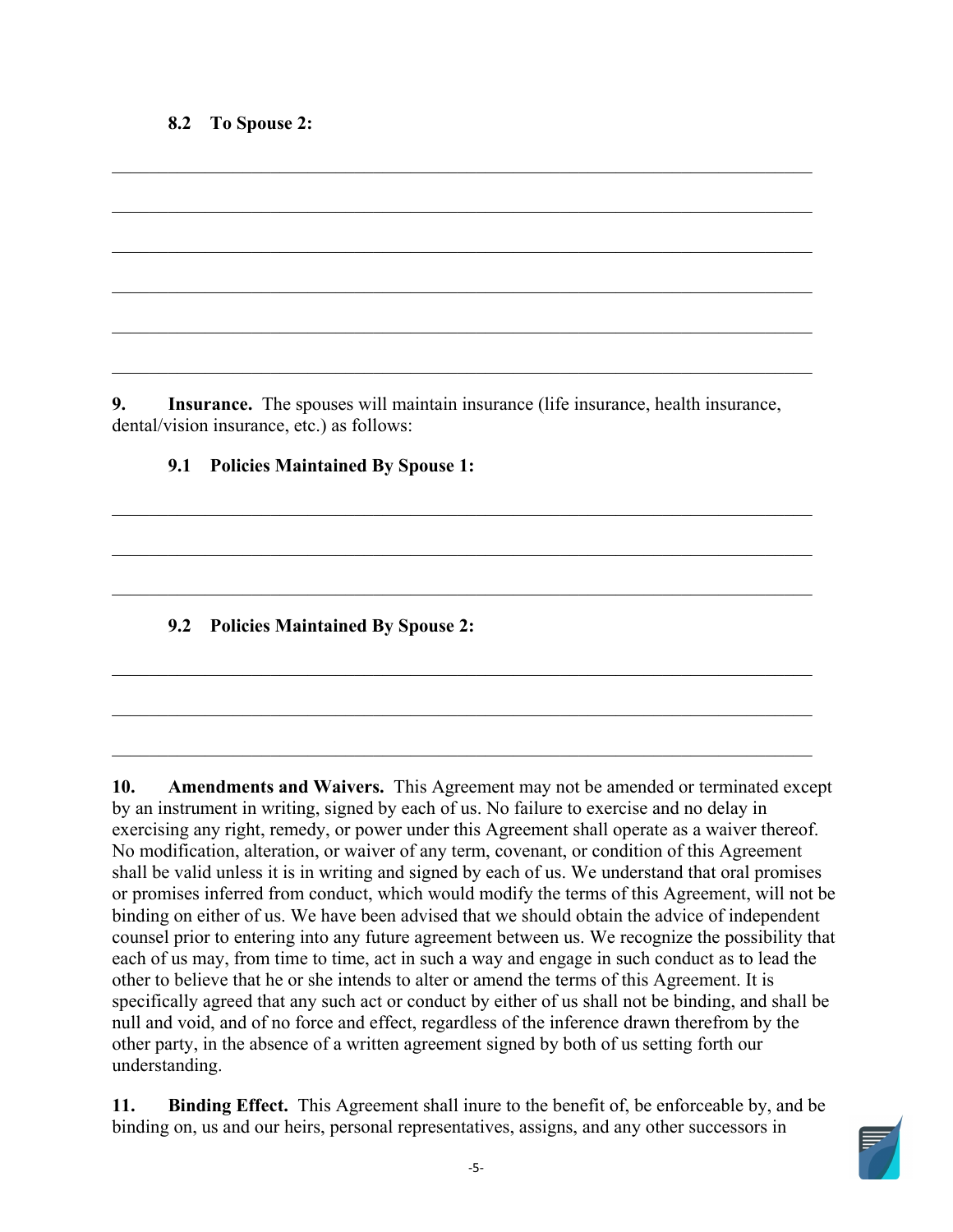specifically enumerated in this Agreement. Notwithstanding the foregoing, we agree that: (i) if there is any violation by either Spouse 1 or Spouse 2 with respect to the limitations, restrictions, agreements or operating agreements or trust agreements with respect thereto), then the duly authorized agent of such adversely affected business entity or trust shall have the right to enforce the terms of this Agreement as a third party beneficiary hereof. interest. The terms of this Agreement shall not benefit any other person or entity, except as and terms imposed in this Agreement pertaining to any business interests owned by either party (including, without limitation, violation of any organizational documents, bylaws, partnership

 **12. Severability.** If any term, provision, covenant, or condition of this Agreement is held by a court of competent jurisdiction to be invalid, void, or unenforceable, the remainder of the provisions shall remain in full force and effect and shall in no way be affected, impaired, or invalidated.

 **13. Governing Law.** This Agreement shall be governed by and construed in accordance with the laws of the State of Texas.

 **14. Change of Residence.** We have been advised that certain provisions of this Agreement may be in conflict with the law of other jurisdictions. If we change our respective residences to another state, we agree to consult with an attorney or attorneys in the new jurisdiction to determine if this Agreement presents any problems in the new jurisdiction. If either of us is advised that there are sufficient legal issues to constitute a problem, this Agreement may be reformed to effectuate the original intent by mandatory arbitration upon the request of either of us.

 **15. Execution of Other Instruments.** We agree that we shall willingly, at the request of the other party or the successors or assigns of the other party, execute, deliver, and properly acknowledge whatever additional instruments may be required to carry out the intention of this Agreement.

 **16. Acknowledgments.** Each of us acknowledges that he or she: (i) is fully informed as to the facts relating to the subject matter of this Agreement, and as to the rights and liabilities of or duress of any kind; (iii) has read, considered, and understands each provision of this Agreement and its consequences; and (iv) believes this Agreement to be fair, reasonable, and not both of us; (ii) enters into this Agreement voluntarily, free from fraud, undue influence, coercion, unconscionable.

 **17. Confidentiality.** We agree that the matters agreed to here and the disclosures made to each other regarding our financial information are confidential, and neither of us will disclose that information to anyone other than such person's legal counsel or as otherwise required by law. This provision does not prohibit the submission of this Agreement by either of us to a court of competent jurisdiction for the purpose of enforcement of its terms or to the duly authorized agent of any business entity owned by either of us.

**18.** Counterparts. This Agreement may be executed in counterparts, and so executed shall constitute one agreement, binding on all parties, notwithstanding that all parties are not signatories to the original or the same counterpart. A facsimile, telecopy, or other reproduction of this Agreement may be executed by any party and delivered by any such party by facsimile or

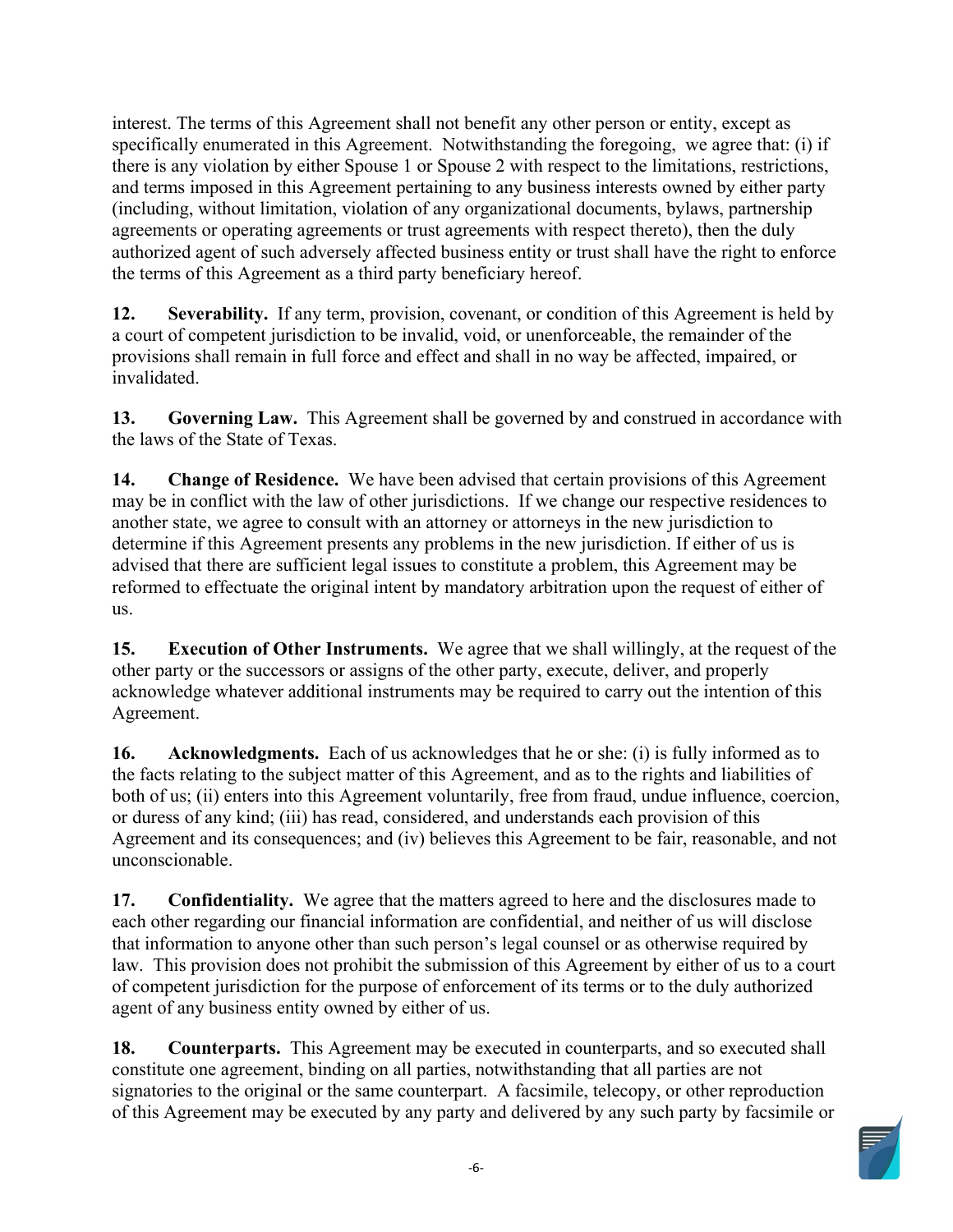other electronic transmission (including email), and such execution and delivery shall be considered valid, binding, and effective for all purposes.

Each undersigned party agrees to the terms and conditions of this Agreement.

 Dated:<br>
Dated:<br>
Spouse 1 Sig<br>
Spouse 1 Prin<br>
SPOUSE 2:<br>
Dated:

Spouse 1 Signature

\_\_\_\_\_\_\_\_\_\_\_\_\_\_\_\_\_\_\_\_\_\_\_\_\_\_\_\_\_\_\_\_\_\_\_\_\_ Spouse 1 Printed Name

**SPOUSE 2:** 

Spouse 2 Signature

\_\_\_\_\_\_\_\_\_\_\_\_\_\_\_\_\_\_\_\_\_\_\_\_\_\_\_\_\_\_\_\_\_\_\_\_\_ Spouse 2 Printed Name